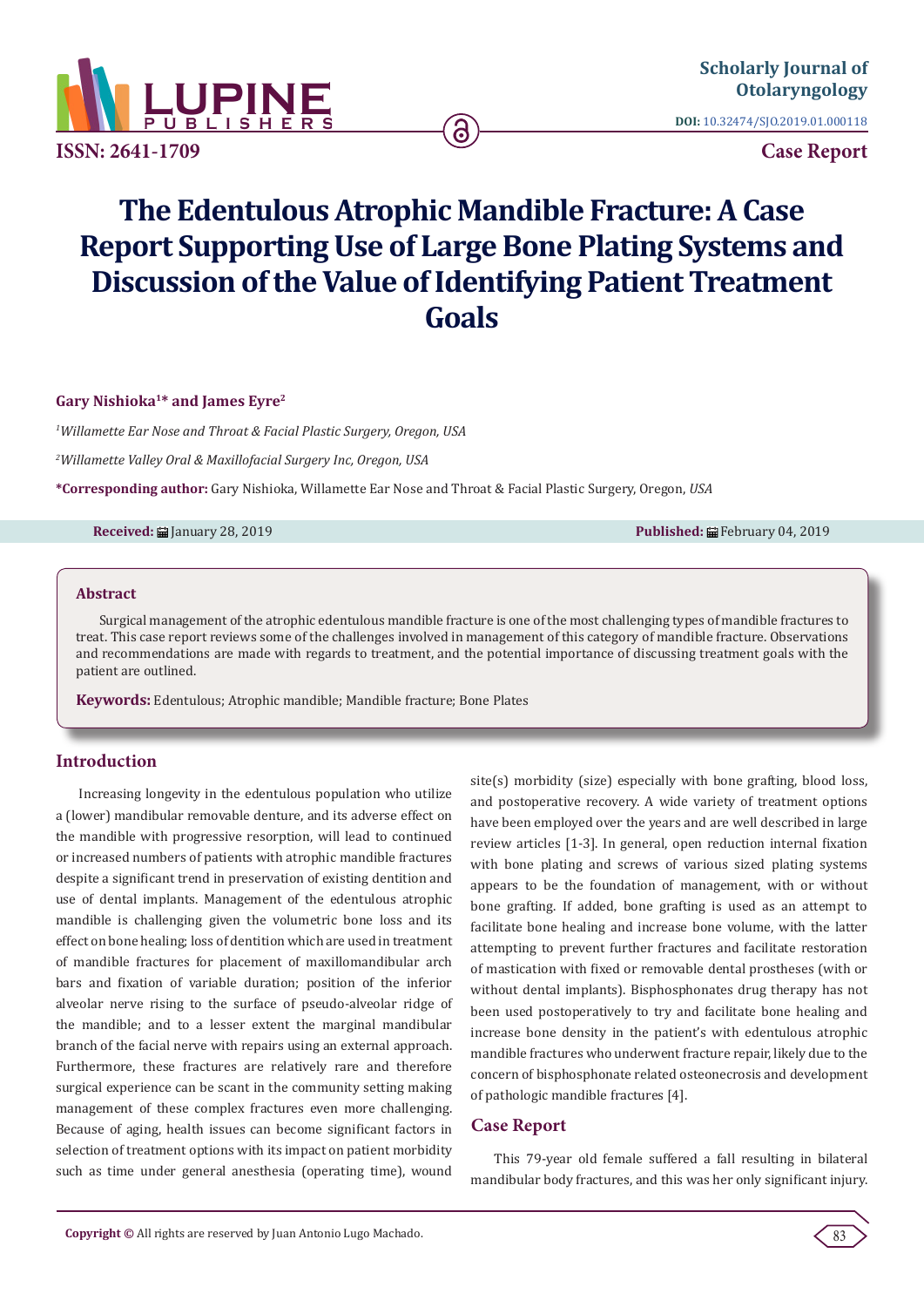This patient had a Luhr class III edentulous atrophic mandible, less than or equal to 10 mm in vertical height at the mid-body region of the mandible [1]. The patient was in relatively good health, ASA class 2 with stable hypertension and atherosclerotic cardiovascular disease. The patient had significant pain and difficulty swallowing including liquids. Speaking was difficult because of pain with an unstable mobile anterior mandibular arch. The patient did have upper and lower dentures which were still intact and potentially usable. Bilateral dense hypoesthesia of both inferior alveolar nerves was present, with lower facial bruising and swelling. The mandibular fractures did not lacerate the intraoral gingiva or mucosa but significant ecchymosis and swelling at the fracture sites were seen. No evidence of any airway obstruction was present although there was a tendency for poor support for the tongue structures because of the mobile anterior mandibular arch. Discussion of treatment options were performed with emphasis on open reduction internal fixation with bone plating and screws (Figure 1). As part of this discussion, the patient was asked what their most important outcome parameters were, which included the following; relief of pain, restoration of the ability to take in adequate nutrition with swallowing liquids and very soft foods; and the ability to speak normally. The ability to wear a lower denture again was not an important priority as her denture did not fit being mobile over a flat pseudo-alveolar ridge.



**Figure 1:** Panorex radiograph demonstrating bilateral mandibular fractures in a patient with a Luhr class III atrophic mandible.

The patient underwent open reduction internal fixation (ORIF) without bone grafting using a 2.0 mm bone plating system through a transoral approach using nasotracheal general anesthesia. Bone plating was performed at each fracture site with immediate mobilization (no attempt at maxillomandibular fixation). Postoperatively the patient was placed on a pureed to very soft mechanical diet. The patient could not wear their dentures because they were painful and ill-fitting. Recovery was uneventful, and the bone plates showed good fracture reduction on panorex radiograph (Figure 2). After several weeks the patient developed pain and swelling at both fracture sites and a follow-up panorex radiograph was performed showing evidence of some additional bone loss involving the right mandibular fracture (Figure 3). The

anterior mandibular arch showed mobility on clinical examination confirming failure of the bone plates and screws. The patient was returned to the operating room and underwent ORIF with a 2.4 mm bone plating system with a bone plate placed at each fracture site using an extraoral approach. A ramus to ramus long span reconstruction plate was not used but was an option. This treatment option selected was made to reduce operating time and the size of the surgical wound. The patient tolerated the procedure well and was immediately mobilized as with the first procedure.



**Figure 2:** Panorex radiograph showing reduction and stabilization of both right and left mandibular fractures using a 2.0 mm bone plating system.



**Figure 3:** Panorex radiograph showing evidence of some additional bone loss at the right mandibular fracture at the time the patient demonstrated clinical mobility of both right and left bone plates.

Postoperatively, recovery was long and slow, but the patient was able to achieve their desired treatment goals even though she was not able to wear her lower denture because of discomfort due to contact with the bone plate hardware. There was no recommendation or patient desire to have the bone plates and screws removed or further reconstruction with bone grafting with or without dental implants.

# **Result and Discussion**

The patient underwent an open reduction internal fixation initially using a small 2.0 mm bone plating system without bone grafting using a transoral approach. This procedure failed with development of mobility at the fracture site resulting in loss of